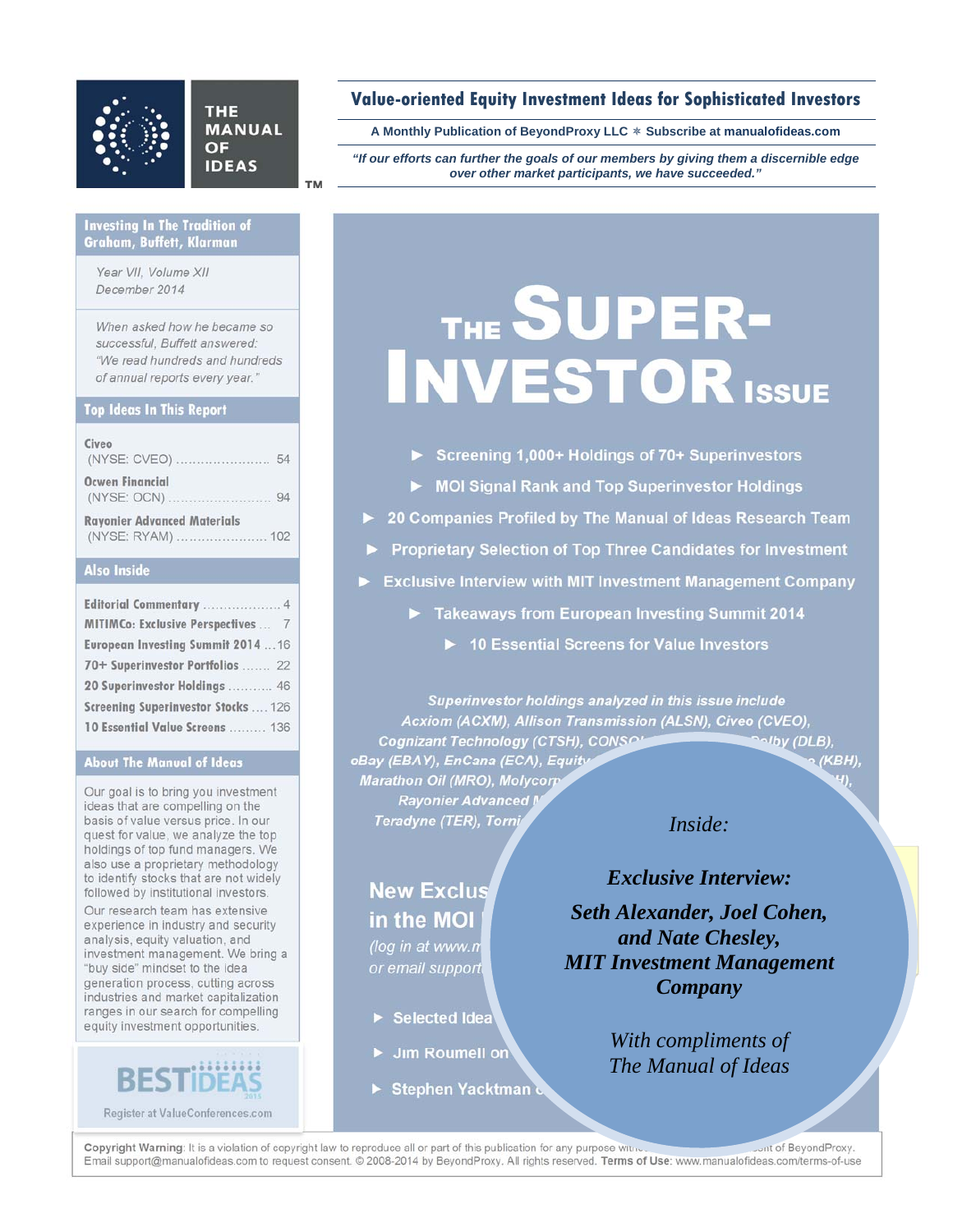

# **MITIMCo: Perspectives for Aspiring Superinvestors**

*Exclusive Interview with Seth Alexander, Joel Cohen, and Nate Chesley, Massachusetts Institute of Technology Investment Management Company* 

We had the privilege of getting a glimpse into the decision-making process at one of the world's finest allocators of capital: The Massachusetts Institute of Technology Investment Management Company (MITIMCo). In this Q&A with *The Manual of Ideas*, President Seth Alexander and global investment team members Joel Cohen and Nate Chesley share their process for identifying and partnering with exceptional investment managers. The team also provides invaluable lessons to emerging managers who aspire to become the superinvestors of tomorrow. In their mission to deliver outstanding long-term investment returns for MIT, Seth, Joel, Nate and the rest of the MITIMCo team seek to cultivate an ecosystem of enduring partnerships with no investment manager being "too small, too young, or too 'non-institutional'."

**The Manual of Ideas:** How did you get interested in investing?

**Nate Chesley:** I didn't grow up with a lot of exposure to the stock market but was always inclined to view the world through an economic lens. I studied finance and economics in college where I came to appreciate the role of the capital markets as a sort of circulatory system for the global economy. My early professional experience at an investment consultancy was influential in my desire to invest for the benefit of an extraordinary institution like MIT, where the capital we manage is reinvested in world-class scholarship, research, and global problem-solving.

**Seth Alexander:** I took a course on endowment management taught by David Swensen and later went to work for him. He is both a wonderful investor and a wonderful teacher so it was a very fortunate experience. I think I was initially drawn in by the quality of the people at the Yale office and later by the breadth of the business.

**Joel Cohen:** Similarly, my interest in MITIMCo came first and my passion for investing came after I started working here. In my job search during my senior year of college, no one else came close to what MITIMCo could offer in combining interesting and challenging work, a real commitment to investing in every member of its staff no matter how young, and an incredible mission.

Within a few months after I joined MIT as a 22 year old, I realized that investing was actually an even better fit for my interests and personality than I thought. I've always been intellectually curious and enjoyed reading widely  $- I$  was a philosophy major in college in addition to econ, after all. So when we read Hagstrom's "Investing: The Last Liberal Art," it clicked for me why I found it fascinating: investing is an ongoing quest to integrate mental models from a variety of disciplines into a framework for understanding the world and making decisions. I feel very lucky to have joined an organization that thinks about investing that way.

**MOI:** Which people and/or experiences have shaped your investment thinking?

**Seth Alexander:** It is honestly a little hard to pinpoint the exact source of what has influenced our thinking most. We gather thoughts and ideas from lots of different places and try to amalgamate them into what makes sense for us. Probably our best source of investment thinking comes from conversations with

*"My early professional experience at an investment consultancy was influential in my desire to invest for the benefit of an extraordinary institution like MIT, where the capital we manage is reinvested in world class scholarship, research, and global problem-solving"* 

*—NATE CHESLEY*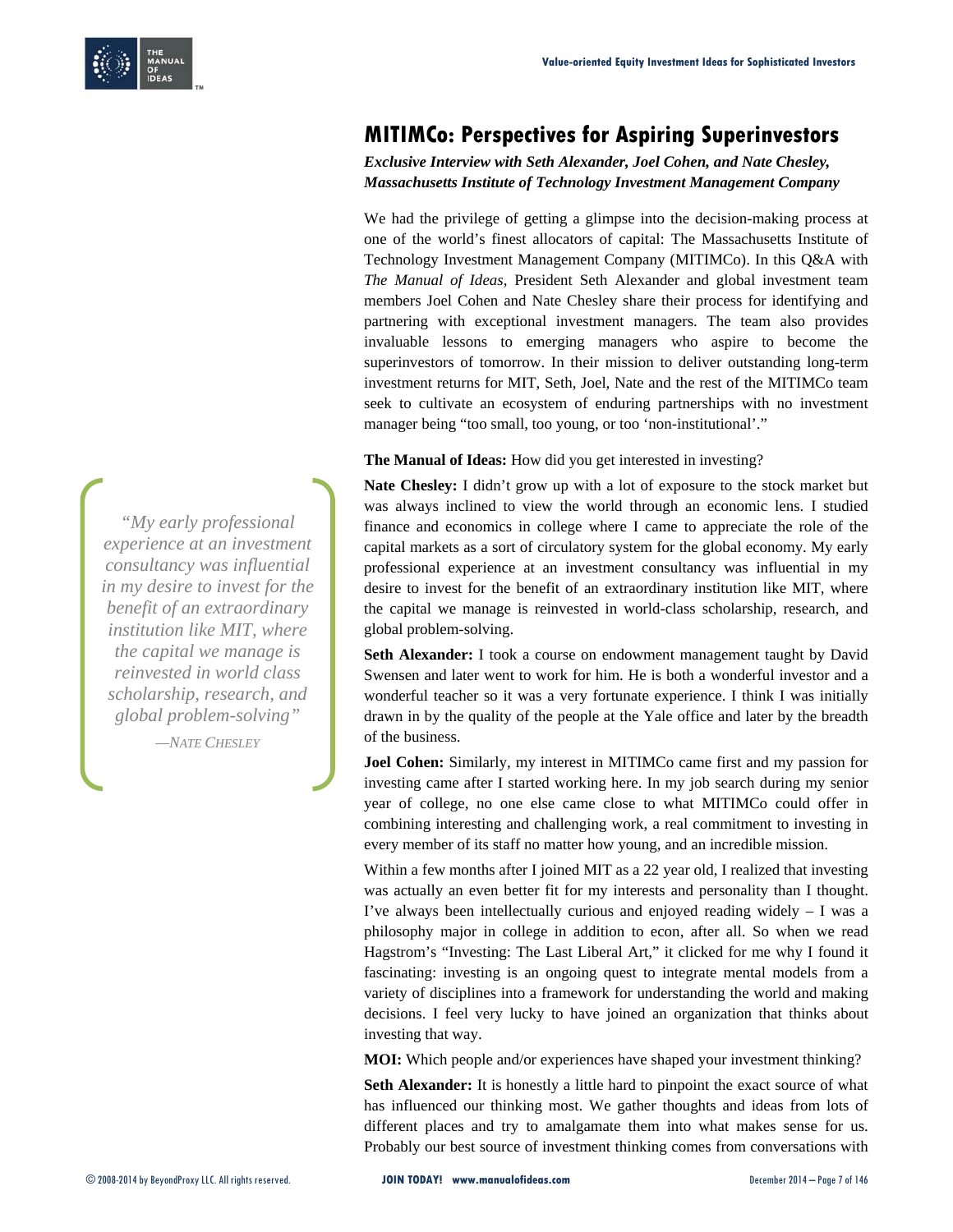

managers in our portfolio. There are lots of challenges they face – how to build an organization, how to size positions, how to structure a typical day, when to hold cash, and so on – that are analogous to challenges we face and so we have been influenced a lot through those discussions. For example, we restructured the organization a few years ago to make everyone generalists based on what had worked well with some of our managers. We also read a great deal. We have an internal book club that covers science and history and other subjects to help us generate ideas from outside the investment world. We are very happy to borrow ideas so we do that liberally and work to fit them into our frameworks.

**MOI:** How have you gone about building the organization and team?

**Seth Alexander:** We have tried to find the best athletes with a passion for investing, not necessarily the most experienced investors. We also look for people who get excited about the ways MIT contributes to cancer research and alternative energy research and other efforts. We started early on with a vague organizational chart and eventually eliminated it altogether to make it clear we wanted people with all levels of experience to come in and contribute as investors and partners. We do not try and hire someone every year or anything like that. Instead, we hire opportunistically. If two great people came along in the same week who would both be a great fit, we would hire them. We are always looking to hear from passionate investors about working here and really encourage people to reach out to us.

**MOI:** What is similar/different in the skillset required to successfully invest in securities versus investing in managers?

**Nate Chesley:** We avoid drawing too bright a line between our approach and direct investing because there are more similarities than differences. We have a culture and mindset of thinking like owners and focusing on the micro that is motivated by Graham's sentiment that "investing is most intelligent when it is most businesslike." That leads us to focus a lot of our time understanding how our capital is invested bottom-up in the specific companies, properties, and other securities we own through our managers.

One similarity between the two skillsets is the emphasis on evaluating people. Our approach to underwriting investment managers is quite similar to the way a stock-picker might analyze a company's management: an intense focus on integrity, a track record of outstanding judgment, and a clear alignment of interests. Also, for every investment decision we make we evaluate the margin of safety, the range of potential outcomes, and the associated probabilities – just as one would do when investing directly in a security.

One difference might be our generalist approach. Each member of our investment team has the flexibility to cover the entire waterfront, whereas many investors are intensely focused on a very specific niche, such as biotechnology stocks or early stage consumer technology companies – or at least one particular asset class or geography.

### **THE PROCESS OF IDENTIFYING AND PARTNERING WITH AN INVESTMENT MANAGER**

**MOI:** You have stated that you "aim to establish investment management relationships that last decades." What are the key implications of such a mindset on how you go about doing business and what managers you look for?

**Joel Cohen:** MIT, which hopefully will continue to be a leader in education and research hundreds of years from now, is one of few market participants for

*"Our approach to underwriting investment managers is quite similar to the way a stock-picker might analyze a company's management…" —NATE CHESLEY*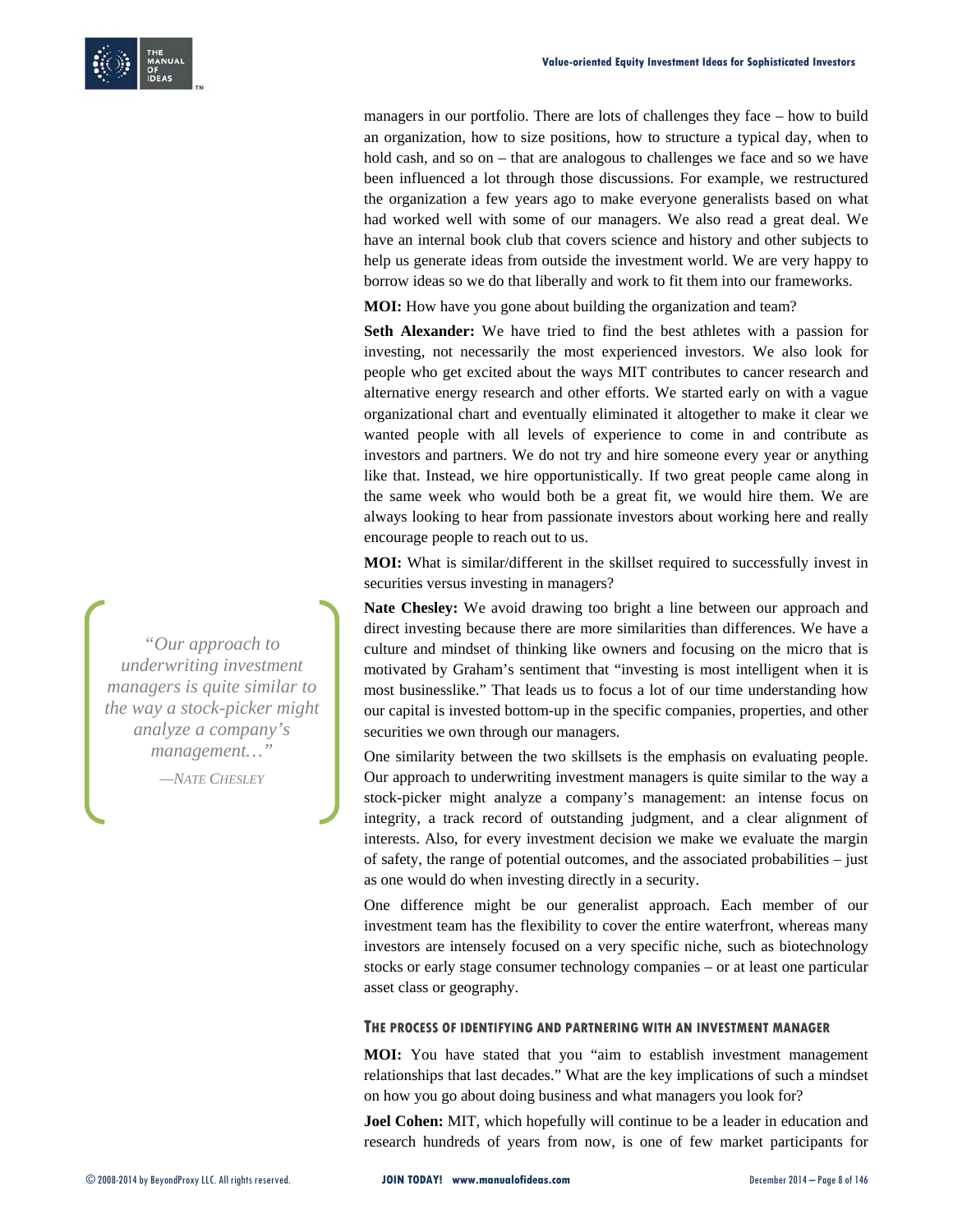

whom even decades are a comparatively short time period. We think this creates an enduring competitive advantage in a market where three years passes for long term. Thinking about partnering with managers for decades naturally leads us to ask a lot of questions to understand the trajectory they are on and what they are trying to accomplish. For example – how do you define success? How are you building an organization around that goal? Which investors do you hope to emulate? What are you doing to become an even better investor 10 years from now than you are today?

Another implication of this multi-decade mindset is we have a willingness to engage with managers earlier in their careers. These managers can have decades of compounding ahead of them. Will the 25 year old manager we just hired still be compounding our capital half a century from now? We are excited that it is even a possibility!

**MOI:** How do you categorize investment managers?

**Seth Alexander:** The biggest way we categorize managers is whether or not they fit into our comfort zone. For example, in looking at public markets investors we have defined our comfort zone as long-term oriented, fundamentals-based, value investors that pursue strategies we can understand and underwrite. This narrows the field quite a bit, as macro, quant, momentum/trading, and benchmark-driven strategies tend to fall out. Beyond that, we actually try pretty hard not to categorize managers. We tried for a while but every time we came up with a classification scheme, we would come across an interesting manager that did not fit. The more we thought about it, the more we realized that perhaps exceptional investors by definition could not be easily classified. Once we got comfortable without having classifications and just focused on finding great investors, we were much happier.

**MOI:** What is your process for evaluating managers to find the ideal manager? Does that process differ depending on the type of manager, and if so, how?

**Nate Chesley:** Our process deemphasizes asset class distinctions in favor of a manager-centric approach, so our process is generally consistent across all types of strategies. However, we have accumulated a variety of mental models for different strategies that provides a framework through which we hone-in on the key risks and areas of potential exceptionality across investment strategies. This manifests in a sort of internal lexicon that allows the team to evaluate a wide range of opportunities with the same process, but more nuanced understanding. For example, we've developed an appreciation for equity strategies that are unusually long-term in nature. It occurs to us that there are huge inefficiencies when you to try understand what a business could look like five or ten years from now. This is not easy, but we've studied investors who have pursued this approach and have developed our own understanding of the attributes a manager might have to succeed with this style of investing. Jeff Bezos talks about this, saying that on a three-year time horizon, you're competing against a whole lot of people. But if you're willing to really lengthen your time frame, there is a fraction of the competition because so few people are willing to do that.

We focus on evaluating opportunities that are within our circle of competence, which is bounded by our core investment principles.<sup>1</sup> The nature of our research really boils down to: developing conviction in the quality of an investor's judgment; understanding the risks to which our capital is exposed; and ensuring

<sup>1</sup> Readers can explore a full discussion of MITIMCo's investment principles here: www.mitimco.com/partner

*"The more we thought about it, the more we realized that perhaps exceptional investors by definition could not be easily classified." —SETH ALEXANDER*

-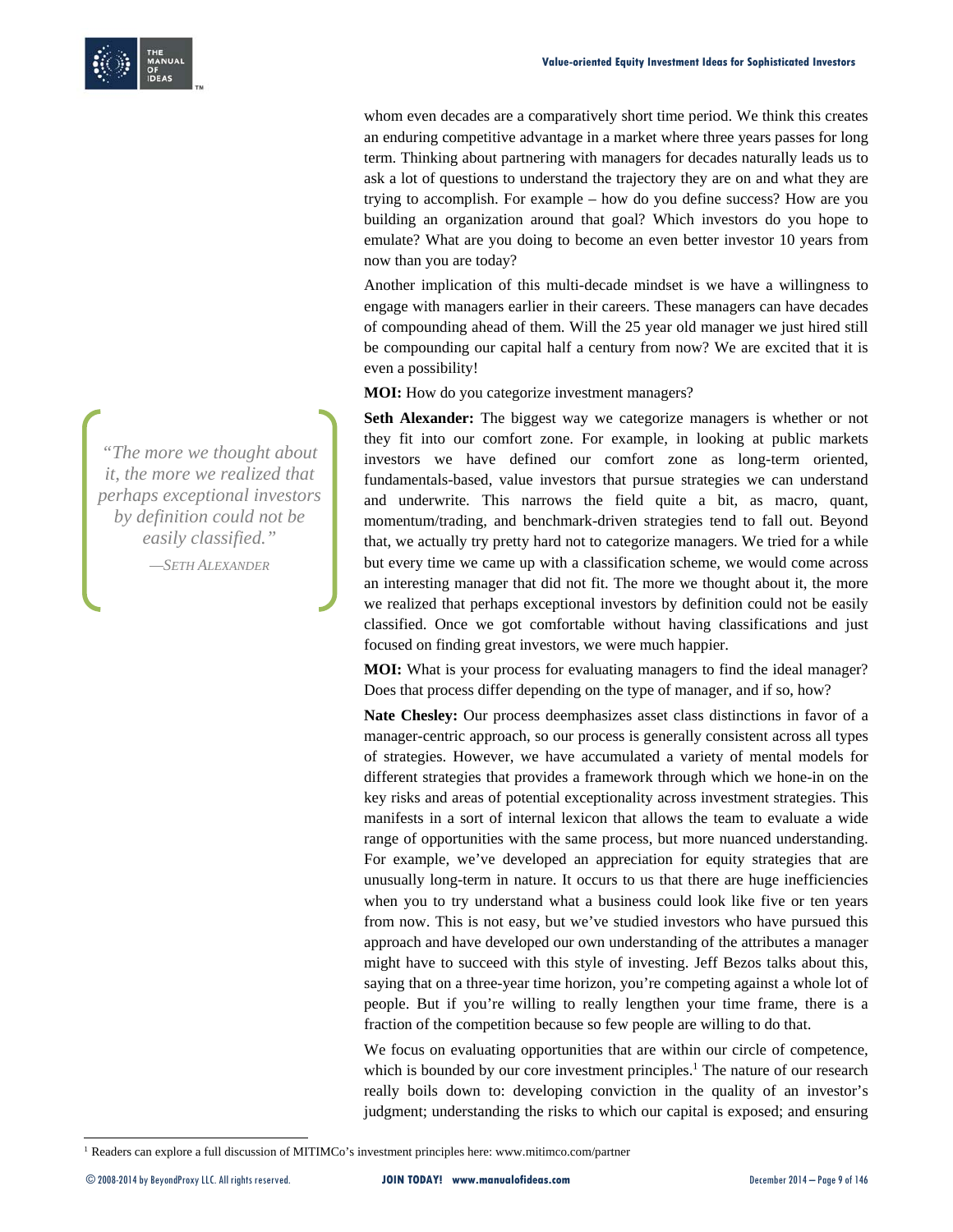that the right structure and alignments exist to serve as the foundation for a longterm partnership. On a practical level, we spend our time conducting in-person meetings; reading any relevant materials, such as letters, investment case studies, or company materials; conducting reference calls; and analyzing historical data.

**MOI:** You have stated on your website that "since exceptional judgment is crucial to virtually all investment strategies, a critical element of our due diligence process is to evaluate historical decision points." What are some examples of such decision points and how do you go about evaluating them?

**Joel Cohen:** I'll give an example from a manager we recently underwrote. In the mid-2000s, he stumbled across a small, sleepy community bank that had earned high ROAs and ROEs for decades. He thought to himself, how on earth do they do that? As he explored further, he discovered that there were quite a few others as well, and eventually it became clear that these were gems of businesses if they had certain characteristics. Of course, banks at the time were very overvalued because it was a boom time for the financial industry. Nonetheless, he knew the industry was prone to the occasional crisis so he did his work and identified a handful he would love to own – at one-third the valuation, of course. Four years later the financial crisis hit, and these great banks were babies thrown out with the bathwater, so he got the chance to participate in their high rates of internal compounding at discounts to book.

Now, what does this tell us about the manager's judgment? First, he correctly identified these banks as quality assets. Second, he had the discipline and patience to wait four years before touching them. Third, he had the stomach to buy them in the midst of a financial and economic panic. These things are all as unusual as they are impressive.

**MOI:** How do you define a manager's investment record and how important is it in your overall due diligence? What do you look for in a track record?

**Joel Cohen:** Over time, we have learned that great investors tend to be more focused on process than on outcomes. So, we try to follow this principle as well. The idea goes that if the process is correct, results will take care of themselves over the long term. Of course, a track record, if presented over a long period of time, is an important check on whether what should work is working. But we have to be cautious about this, as even great managers have multi-year periods of meaningful underperformance – there is a great Eugene Shahan article from 1985 about how plenty of investors with great long-term track records looked mediocre in any given year and underperformed for three or more years in a row in many cases. If our own investment process works well we should be able to identify great investors even when their backward looking track records temporarily look mediocre – and I think developing conviction in their processes is the way to do that. A number of years ago, we hired a health care focused manager who had earned essentially market-like returns over the prior seven years, but we understood the reasons for their performance and had enormous conviction in their process and judgment. Subsequent returns have more than justified our decision.

**MOI:** How do you make decisions throughout the stages of the process? What are some instances that make decision-making especially difficult/easy?

**Seth Alexander:** For every new investment opportunity, we form underwriting teams of two to four people. They work together to establish a due diligence

*"Over time, we have learned that great investors tend to be more focused on process than on outcomes."* 

*—JOEL COHEN*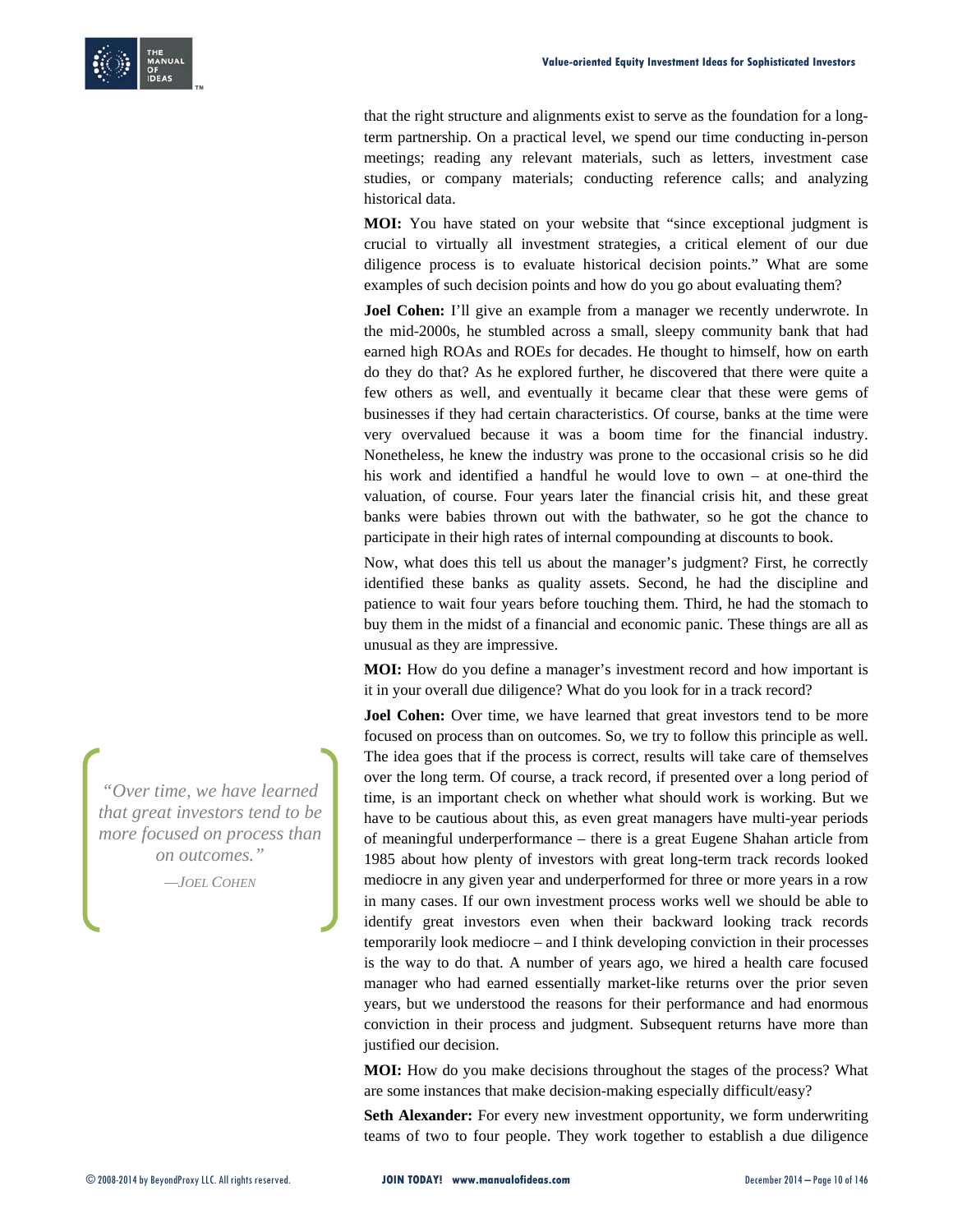plan with appropriate checkpoints to keep the rest of the team informed. If we want to proceed forward on something, we put our thoughts on paper into an investment memo that describes the investment manager, our reason for investing, our concerns, our sizing calculus, our due diligence, and anything else that might be relevant. This is important because we want to have a very transparent process that provides plenty of opportunities for the rest of the team to give feedback, ask questions, and debate points of disagreement. Ultimately though, it is the underwriting team alone that makes the final decision to make sure we avoid group-think. I meet every manager, usually near the end of process, and technically can veto the underwriting team's selections but that does not happen very often. The underwriting teams have imposed a pretty rigorous process on themselves to ensure that the things that make it through our process are compelling.

Honestly, we do not seem to have a lot of easy decisions. That may be because there are shades of grey in every decision for us to argue about. Even if we don't argue about the soundness of the decision itself, we can still argue about the sizing of the decision or what red flags to watch out for or the appropriateness of the fee structure. The other thing that adds complexity is that we tend to focus on managers earlier in their careers so there is less evidence to examine and we are always going to have to make a judgment call on the future potential of the people involved. For example, of the last twelve managers we've hired, eight founded their firm in the last two years.

**MOI:** What are the attributes of exceptional managers/firms?

**Joel Cohen:** We try to be humble about thinking that we can crack the code of what makes a firm exceptional, even though we will spend our whole working lives trying to do it. We have developed our own, constantly evolving, always imperfect view of what constitutes an exceptional investor based on many years of working at it. If you define an exceptional firm as one which achieves outstanding returns over a very long period of time, one trait they all seem to have is that they view investing less as a job and more as a vocation or a form of self-expression. There are a lot of nice side effects that you often see from people who come to investing this way. First, they tend not to take a cookie cutter approach to investing or try to cater to what they think allocators want, but instead spend more time tailoring their methods to their own personality and what works for them. For example, with the manager I mentioned earlier who studied small community banks, he realized that the intellectual engagement of identifying great assets regardless of price, adding them to his list of things to follow, and then waiting for a crisis felt natural to him, and leveraged the skills he has that are most uncommon. Second, if investing is someone's passion, they are going to be thinking about it in the shower, on the subway to work, etc.. Most importantly, their efforts are going to be sustainable. Time spent working is not a sacrifice, but an indulgence. Those who pursue investing for intrinsic reasons seem to keep performing at a high level for long after those who were in it for the money.

**MOI:** Seth Klarman is quoted as saying, "Value investing is simple to understand, but difficult to implement. The hard part is discipline, patience, and judgment." How do you define these elusive traits—discipline, patience, and judgment—and how do you recognize them in a manager?

**Joel Cohen:** These traits are hard to define, and if you asked different people on the team I'm sure you'd get different answers. To me, discipline means a

*"If you define an exceptional firm as one which achieves outstanding returns over a very long period of time, one trait they all seem to have is that they view investing less as a job and more as a vocation or a form of selfexpression."* 

*—JOEL COHEN*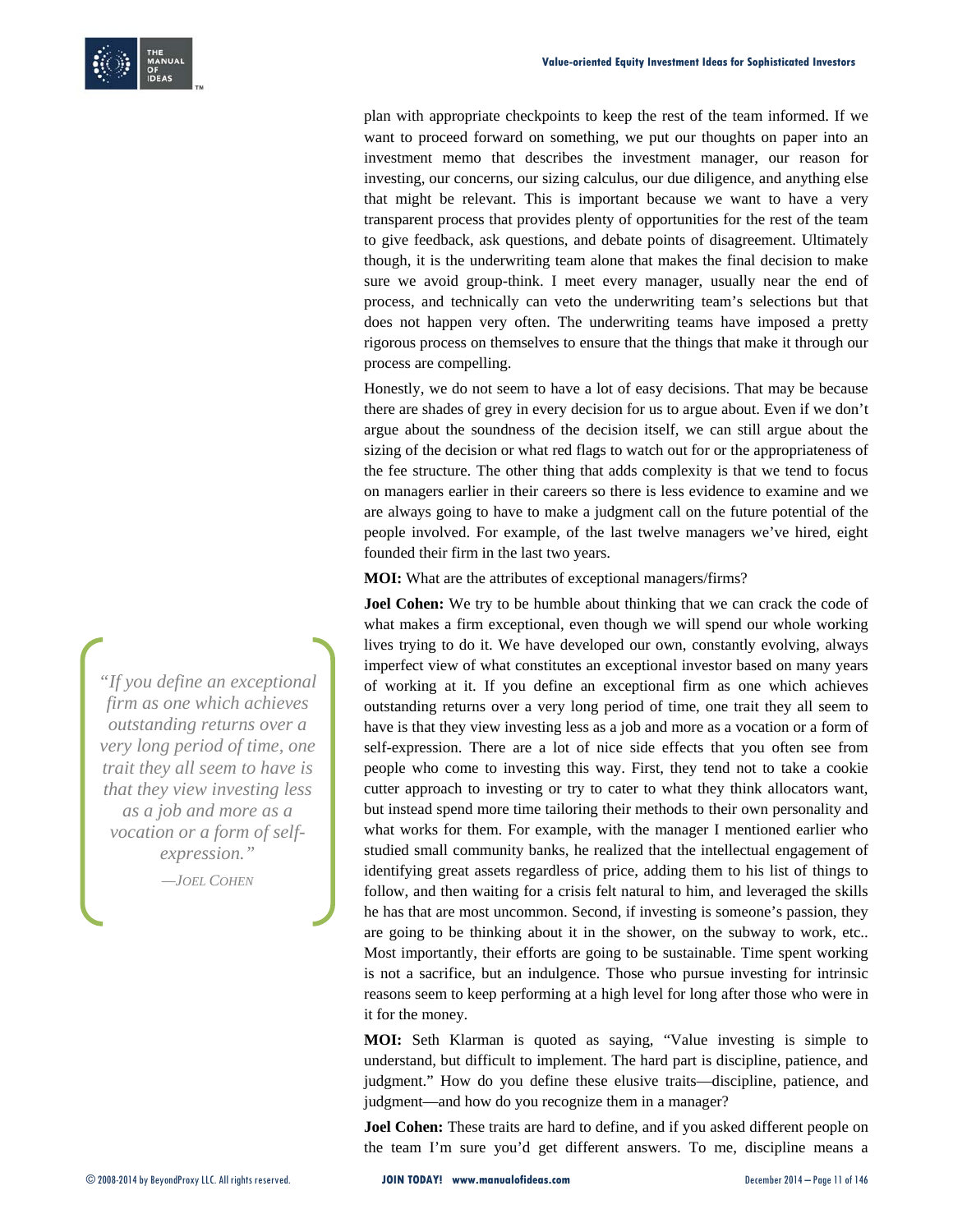

willingness to keep one's standards incredibly high across an organization – in hiring people, making investments, and making business decisions. Patience is a willingness to forgo activity today in order to end up with better results over the long term. Judgment is the ability to conquer the behavioral side of investing, think clearly in terms of probabilities, identify the key variables, and weigh difficult tradeoffs.

Given the amount of time we spent with managers analyzing their historical decisions and talking about companies, there is generally a good body of qualitative evidence to make a reasonable judgment along these lines. One thing to look for is whether the manager has worked to create an environment, structure, and set of routines that enable them to be patient, disciplined, and to exercise good judgment. The great investors seem to design their whole operation with these things in mind – from the people that they partner with, to the way they spend their time, to the things they focus on in their letters, to the way they set the organization's culture and habits.

**MOI:** You have talked about the need to "identify and underwrite the competitive advantages that allow sustained outperformance" of a manager. What are some examples of such advantages?

**Nate Chesley:** Bill Miller's categorization of competitive advantage is a sound framework. He offers three with which you are most likely familiar: informational, analytical, and behavioral. I might add to that list "structural", which serves to reinforce an investor's ability to leverage their behavioral advantage. For example, access to stable capital is a huge tailwind to an investor's ability to be patient and disciplined. I'd also note that competitive advantage may be derived from the accumulation of many small advantages thoughtfully linked together and executed well. This is in contrast to what you might find with an exceptional company that operates with one big competitive advantage – for example, a cable operator that benefits from a regional monopoly resulting from the local ownership of privileged physical assets. Larry Pidgeon of CBM Partners is an example of an investor we really admire whose competitive advantage came from a long string of small advantages. Before starting his partnership Larry worked with Lou Simpson at GEICO. He was someone whose many years of experience had given him a deep reservoir of accumulated knowledge and wisdom about businesses, which complemented his even temperament, thoughtful and methodical nature, and instinct to behave in a highly principal-oriented way, as if all the capital in the fund were his own. None of these may seem so unusual in isolation, but together they create a powerful advantage.

**MOI:** Do you prefer generalists or specialists among your managers?

**Seth Alexander:** It really depends. We try to think carefully about where the competitive advantage might be. Sometimes the generalist has the competitive advantages and sometimes the specialist has the advantage. If I think about the biotechnology sector, I am pretty sure I want to work with a specialist because the industry is complicated enough that focused expertise and analysis can be of real benefit. For a distressed debt manager, on the other hand, we would typically favor the generalist because this opportunity set is created by distress and fear that could arise in any industry anywhere in the world and there would be a benefit to being able to allocate across a very wide universe.

**MOI:** How do you approach your manager relationships?

*"Larry Pidgeon of CBM Partners is an example of an investor we really admire whose competitive advantage came from a long string of small advantages." —NATE CHESLEY*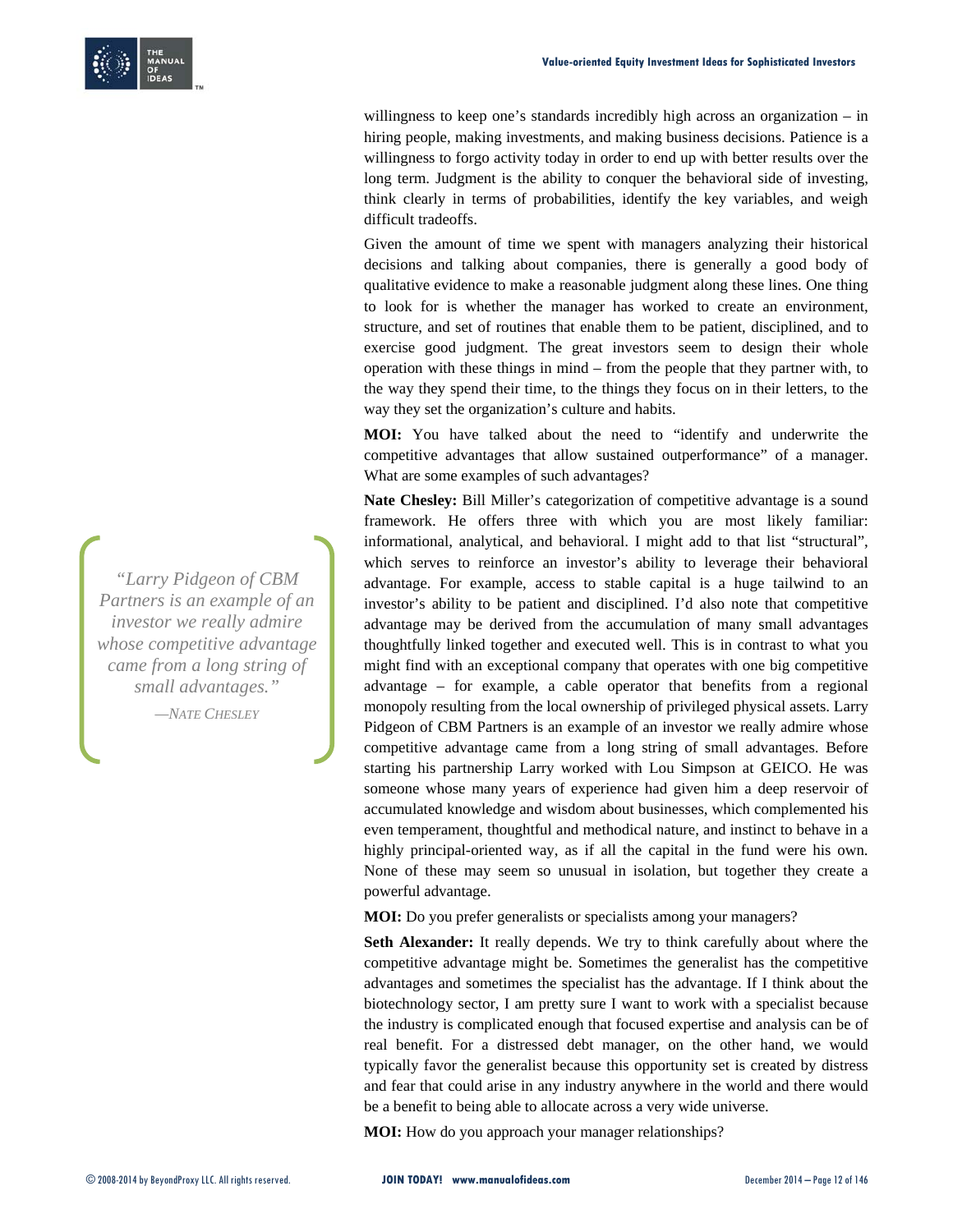

*"Once invested, our primary objectives are continued learning, relationship building, and trying to help our managers achieve their goals."* 

*—JOEL COHEN*

*"We tend to find that great investors evolve in interesting ways and so we continue to learn a lot – both from them and about them - after we invest."* 

*—JOEL COHEN*

**Joel Cohen:** Once invested, our primary objectives are continued learning, relationship building, and trying to help our managers achieve their goals. On the first point, while we aim to do most of our work upfront, we tend to find that great investors evolve in interesting ways and so we continue to learn a lot both from them and about them - after we invest. A lot of this is work we can do on our own - for example, by learning about companies they own, or by reading the books the manager recommends to us. In terms of relationship building, we are working to build the kind of trust and open dialogue that can help the partnership withstand difficult times. The emphasis on helping our managers achieve their goals in any way we can is another implication of our multi-decade partnership mentality, because we believe that working really hard to be great partners can expand our managers' moats and make a difference to their longterm performance in a modest but meaningful way. This can be anything from using the MIT network to help a manager solve a problem to structuring our interactions differently in order to minimize disruptions to their productivity or thought process. Usually of course the best way we can add value is if we just get out of the way and let a manager do their thing, and we're happy to do that too.

**MOI:** How do you decide when to part ways with a manager?

**Nate Chesley:** This is a very difficult part of our process, but an important one if we are to fulfill our duty of producing truly exceptional returns for MIT over the long run. Our ideal outcome is to partner with a manager for decades, but this isn't always the case. First, we make mistakes. We have to be brutally intellectually honest with ourselves in recognizing our mistakes and seeking to learn from them. We have an internal culture of transparency and open debate in which the entire team has exposure to all managers across the portfolio and can identify where we may have weaknesses so we can have an open debate about them and take action if need be. Firms also can evolve. Our ongoing relationship and monitoring efforts evaluate an investment's evolution relative to the expectations we established during our initial underwriting. Competitive advantages can erode, key people can depart, small stresses can develop into considerable issues, and incentives can change. We are mindful of these shifts and must create sufficient pressure on ourselves such that we are always raising the bar of exceptionality within the portfolio. In a recent example we parted ways with a manager because AUM had more than tripled since we invested, and we felt their competitive advantage depended on being small and nimble.

### **ADVICE TO EMERGING MANAGERS**

**MOI:** What is the best preparation a manager can have before starting to manage other people's money?

Seth Alexander: One perhaps obvious thing that we have noticed is that it is helpful for people to have a good mentor. Good mentors are thoughtful people who are motivated by a desire to help you grow and succeed, and generally don't have a vested interest beyond that. This makes them likely to give honest feedback and invest time in helping you.

Some people start naturally with a mentor because that is how they were introduced to the business but others have to proactively search them out. From our vantage point it seems like the people who have spent the time to find a good mentor have found the effort involved to be very worthwhile. In some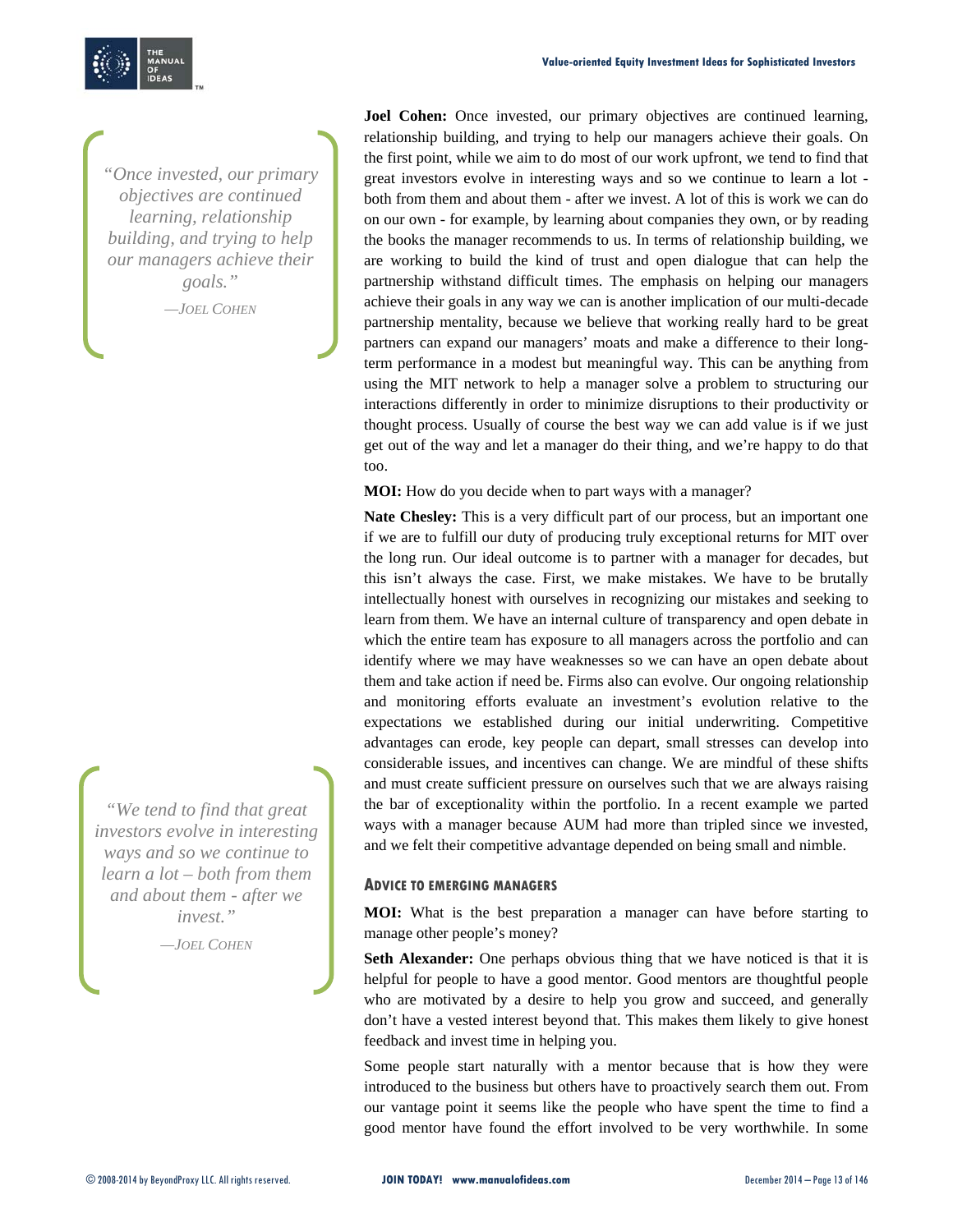

cases, we have been able to provide introductions of experienced investors to younger managers to help create a relationship.

**MOI:** What are some common mistakes you see emerging managers make?

**Nate Chesley:** The most common mistake we see is when an investor makes small compromises in the early days of the partnership in ways that limit future success. These seemingly small compromises at the outset compound over time into considerable stresses, which are prone to fracturing at the least opportune times. People compromise on the quality of their LP base, unwilling to turn away the wrong investor. Start-up managers sometimes have the misguided view that they need to be all things to all potential sources of capital and compromise by adjusting their strategies to investor demands. We also see investors give away economics in their business in seed deals in order to scaleup as quickly as possible. We've observed that almost all the very successful and established firms we work with turn away large amounts of capital – they even did so when they were small, by the way - because they understand the need to apply the same high bar to their choice of partners as they do their choice of investments.

**MOI:** What is the biggest misconception emerging managers have in terms of attracting institutional capital, including from MITIMCo?

**Nate Chesley:** One thing that many people remark on when they meet us the first time is that we are very different from their conception of what a traditional institutional investor would be. They are surprised to hear we spend a lot of time meeting with managers in their 20s and 30s, that we are frequently the first or only institutional investor in a firm, that a meaningful number of our firms are one- and two-person shops, and that we are very content with unconventional firms and strategies. We have made a deliberate effort to invest in uninstitutional firms because many investors with exceptional long-term track records have been unconventional and un-institutional. So I think there is an interesting misconception here that all institutional capital thinks the same way.

**MOI:** What advice do you have in terms of structuring the fund?

Nate Chesley: First, there is no one-size-fits-all solution. There are many aspects of a partnership's terms and conditions that should be thoughtfully tailored to the strategy's objectives. The foundation starts with a long-term vision of success that is shared by both the manager and the investors. We think a lot about alignment of interests over the life of the partnership and want terms that serve that purpose. Ultimately, we're really aiming to create structures where managers are rewarded for producing exceptional results for their partners. Our intent is not fee minimization – we want to create incentives for the manager to attract and retain talent and to do extraordinarily well if they produce outstanding returns.

A while ago we came across a group of stockpickers with one of the best structures we've seen in terms of aligning the whole operation around the compounding of capital. First, the management fee was budget based rather than a percentage of assets, which removes the strong incentive to grow AUM. Second, the performance fee was tied directly to long-term performance (in this case, 5 years) over a 6% hard hurdle, and a significant portion of the performance fee was held in a reserve against future poor performance. This removes the temptation for the either the manager or their LPs to focus on annual results. So, the structure was very well aligned, which served the

*"The most common mistake we see is when an investor makes small compromises in the early days of the partnership in ways that limit future success." —NATE CHESLEY*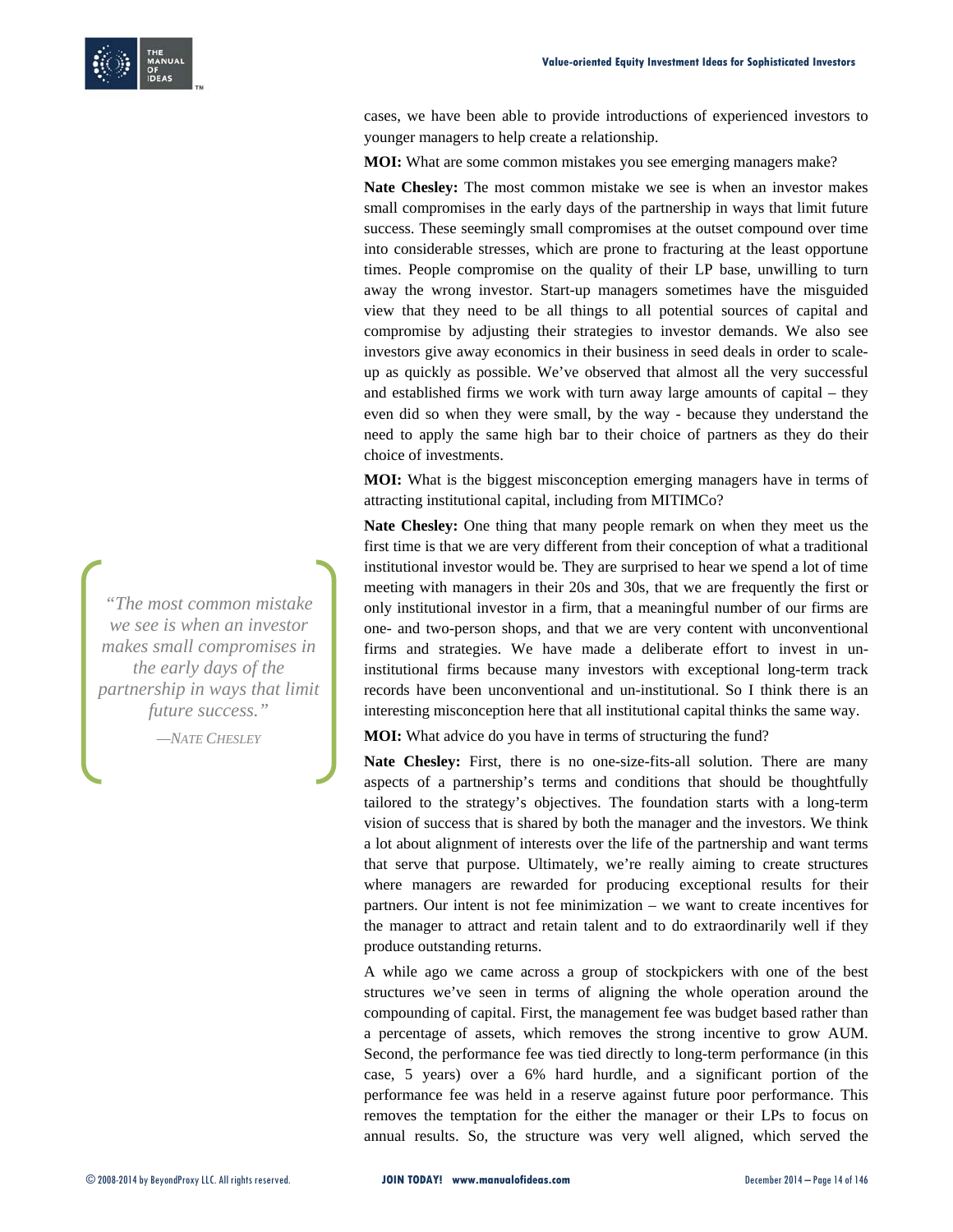manager just as well as it did their investors – it helped them attract a group of very high quality partners, generate one of the best records we have seen out there, and create significant personal wealth too.

**MOI:** Managers who are just starting out often take the view that as long as they take care of the investment side (i.e. achieve a good 3 or 5-year track record), the business side of the firm will take care of itself (i.e. allocators will come knocking). What's your view?

**Joel Cohen:** Broadly, I think we subscribe to the view that if you have a compelling value proposition, it is hard to imagine you will not attract attention over time. I would not agree though with the idea that the business side does not deserve attention in the early years. First, it can take a lot of work to figure out how to set up a fund with a cost structure that doesn't force you to go out and raise a lot of early capital from the wrong partners. Second, just because you are not spending time on marketing does not mean you should not be investing in building your business, for example by creating a roadmap for building your firm and in creating the materials you can use to communicate to prospective investors later on. Even something as simple as an "owners' manual"—like Buffett did for Berkshire Hathaway—can help clarify your thinking for yourself and share your thinking with prospective partners when they arrive.

**MOI:** What are some resources you would recommend to emerging managers?

**Joel Cohen:** There are a lot of great books out there whose insights can be helpful to the up and coming investment manager. Charles Ellis has a paper called "Characteristics of Successful Investment Firms" that is great food for thought. There is also the Eugene Shahan article we mentioned earlier that is worth sharing with all of your partners to make it clear that short-term underperformance is not inconsistent with meeting your long-term goals. *Built to Last* is an enjoyable read with plenty of insights for anyone building an organization—consider pairing it with *The Halo Effect* for another point of view.

In terms of generally good reads, I'd recommend *The Art of Learning* by Josh Waitzkin, *Different* by Youngme Moon and some well written business histories like *Built from Scratch*, *Made in America*, and *Nuts!* I imagine most people have read Daniel Kahneman's *Thinking Fast and Slow* but I mention it because it is so good and because it is a great book to be reading as you are designing decision making processes.

**MOI:** If there is one thing an emerging manager should ask himself or do after reading this interview what should that be?

**Seth Alexander:** We would recommend that a new manager write down on a piece of paper what their definition of success is and then systematically go through everything they can control—their business structure, who they let in their fund, how they spend their time, what fees they charge, and so on—and make sure that everything is aligned to reaching that goal.

Of course, the other thing that an emerging manager should do after reading this is give us a call! We are always looking for good investors to partner with. If something resonated in this interview, we can be reached at seth.alexander@mit.edu or www.mitimco.org.

**MOI:** Thank you very much for your insights.

*"We would recommend that a new manager write down on a piece of paper what their definition of success is and… make sure that everything is aligned to reaching that goal."* 

*—SETH ALEXANDER*